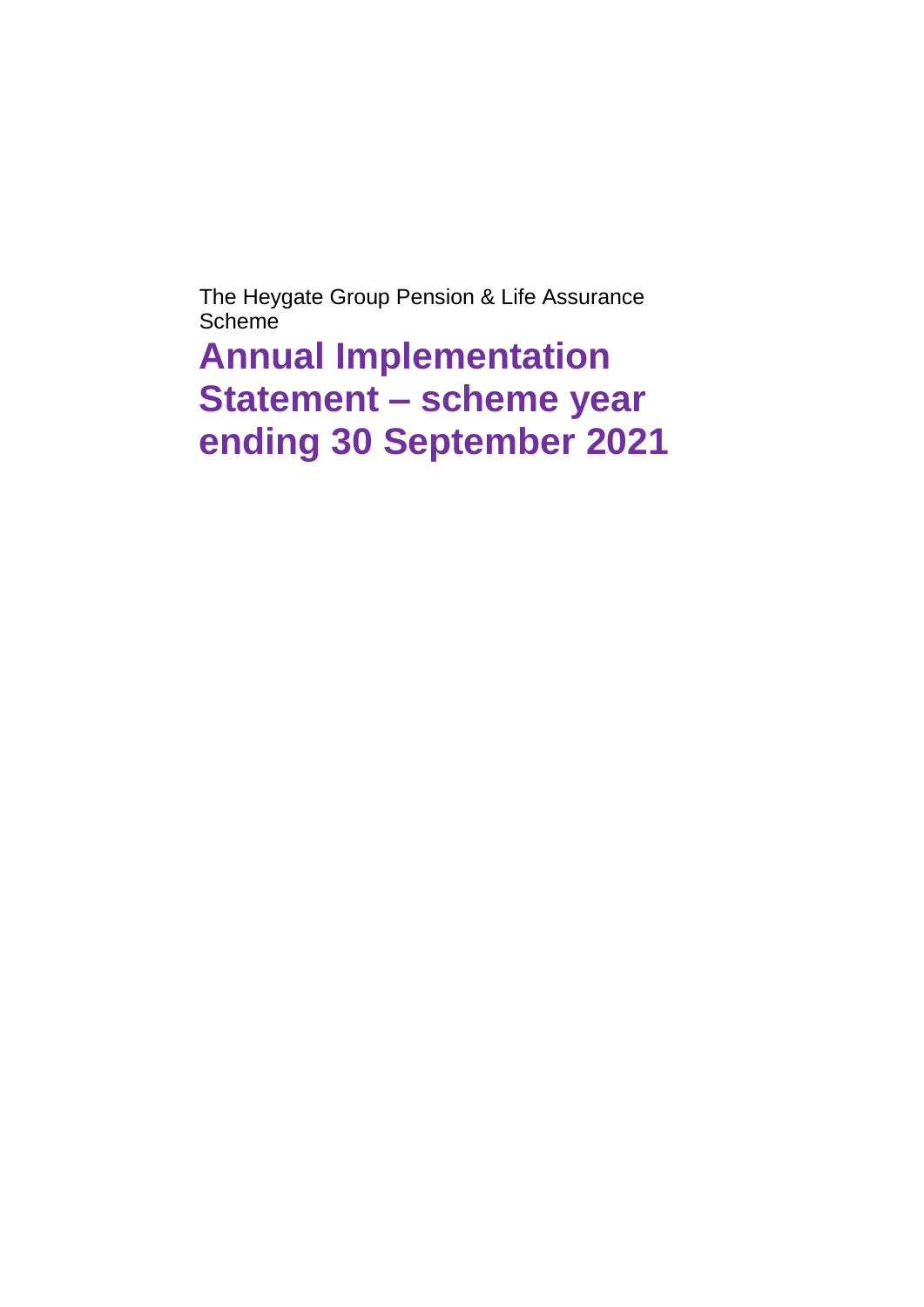## **Introduction**

This document is the Annual Implementation Statement ("the statement") prepared by the Trustees of The Heygate Group Pension & Life Assurance Scheme ("the Scheme") covering the scheme year ("the year") to 30 September 2021.

The purpose of this statement is to set out:

- Details of how and the extent to which, in the opinion of the Trustees, the Scheme's engagement policy (required under regulation 23c of the Occupational Pension Schemes Investment Regulations 2005) has been followed during the year.
- Describe the voting behaviour by, or on behalf of, the Trustees (including the most significant votes cast by trustees or on their behalf) during the year and state any use of services of a proxy voter during that year.

The Scheme makes use of a wide range of investments; therefore, the principles and policies in the SIP are intended to be applied in aggregate and proportionately, focussing on areas of maximum impact.

In order to ensure that investment policies set out in the SIP are undertaken only by persons or organisations with the skills, information and resources necessary to take them effectively, the Trustees delegate some responsibilities. In particular, the Trustees have appointed a Fiduciary Manager, Towers Watson Limited, to manage the Scheme's DB assets on a discretionary basis. The Fiduciary Manager's discretion is subject to guidelines and restrictions set by the Trustees. So far as is practicable, the Fiduciary Manager considers the policies and principles set out in the Trustees' SIP.

The Trustees consider that all SIP policies and principles relevant to this statement were adhered to during the year.

A copy of this implementation statement has been made available on the following website: <https://www.heygates.co.uk/general/policies/>

## **Voting and engagement**

As set out above, the Trustees have delegated responsibility to the Fiduciary Manager to implement the Trustees' agreed investment strategy, including making certain decisions about investments (including asset allocation and manager selection/deselection) in compliance with Sections 34 and 36 of the Pensions Act.

The Fiduciary Manager is therefore responsible for managing the sustainability of the portfolio and how Environmental, Social and Governance ("ESG") factors are allowed for in the portfolio.

Consistent with the Trustees' view that ESG factors can have a significant impact on investment returns, particularly over the long-term, the Fiduciary Manager believes that sustainable investment (SI) forms the cornerstone of successful long-term investment and has fully embedded the consideration of ESG factors in its processes.

The Fiduciary Manager's process for selecting, monitoring and de-selecting managers explicitly and formally includes an assessment of a manager's approach to SI (recognising that the degree to which these factors are relevant to any given strategy is a function of time horizon, investment style, philosophy and exposures). Where ESG factors are considered to be particularly influential to outcomes, the Fiduciary Manager engages with investment managers to improve their processes.

The Fiduciary Manager produces detailed reports on the SI characteristics of the highest-rated managers (such as those included in the Scheme's portfolio) on an annual basis. The Trustees have received sustainability training over the year to 30 September 2021. In particular, how sustainability is integrated into the TWIM Partners Fund and TWIM Secure Income Fund investment processes.

The Trustees have delegated responsibility for the selection, retention and realisation of investments to the Fiduciary Manager, and in turn to the Scheme's investment managers. The day-to-day integration of ESG considerations and stewardship activities (including voting and engagement) are delegated to the Scheme's investment managers.

Through the engagement undertaken by the Fiduciary Manager, the Trustees expect investment managers to sign up to local Stewardship Codes and to act as responsible stewards of capital as applicable to their mandates. The Fiduciary Manager considers the investment managers' policies and activities in relation to Environmental, Social and Governance ("ESG") and stewardship both at the appointment of a new manager and on an ongoing basis. The Fiduciary Manager engages with managers to improve their practices and may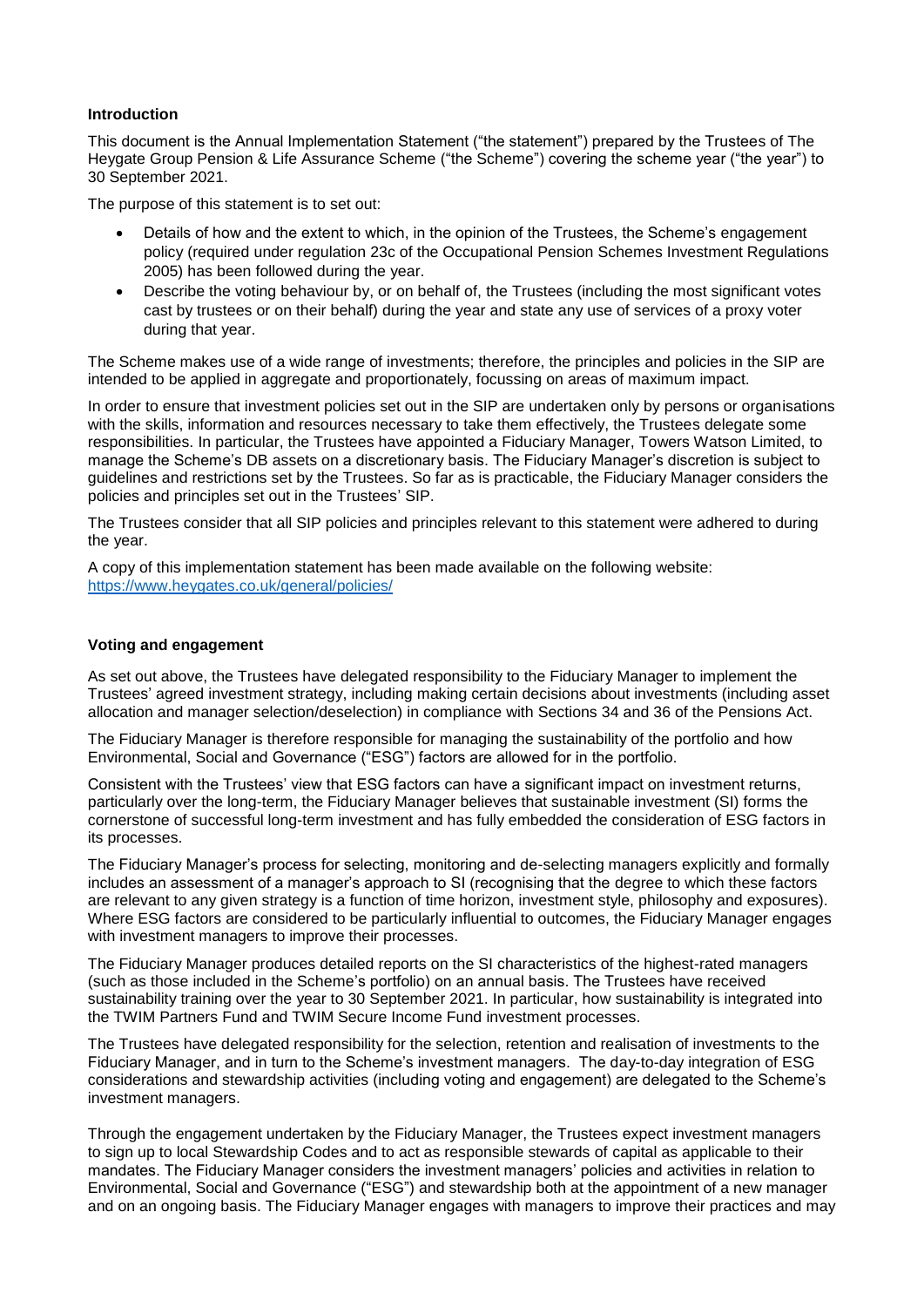terminate a manager's appointment if they fail to demonstrate an acceptable level of practice in these areas. However, no managers were terminated on these grounds during the year.

The Scheme is invested across a diverse range of asset classes which carry different ownership rights, for example fixed income whereby these holdings do not have voting rights attached. Therefore, voting information was only requested from the Scheme's multi-asset managers that invest in equities as here there is a right to vote as an ultimate owner of a stock. Responses received are provided in the table below.

Further information on the voting and engagement activities of the managers is provided in the table on pages 4 and 5 of this statement.

The Scheme's equity holdings as at the end of the year were held within the TWIM Partners Fund and TWIM Core Diversified Fund in pooled investment vehicles, although the Scheme's investment in the TWIM Core Diversified Fund was in transit over 30 September 2021. As such, the voting entitlements in these Funds lie with the underlying equity managers held within these funds. However, the Fiduciary Manager engages with the underlying managers on areas for development, namely around resourcing, and improving the breadth and depth of corporate engagements.

As mentioned in the SIP, the Fiduciary Manager has partnered with EOS at Federated Hermes ("EOS") to undertake public policy engagement on behalf of its clients (including the Trustees).The Fiduciary Manager communicates client policies/sentiment to EOS on a regular basis, including via the Client Advisory Board (currently chaired by the Fiduciary Manager) and EOS subsequently engages with legislators, regulators, industry bodies and other standard-setters to shape capital markets and the environment in which companies and their investors operate, a key element of which is risk related to climate change. Engagement activities by EOS on public policy over the year included:

- EOS responded to a consultation from the Science Based Targets initiative on developing a consistent methodology for the oil and gas sector when setting emissions reduction targets, to limit global warming to 2 degrees above pre-industrial levels, and pursuing efforts to limit warming to 1.5 degrees.
- EOS have been working in collaboration with the Club 21e Siècle, to promote diversity in the workplace and education system in France.
- EOS signed up to a global statement in support of equitable access to COVID-19 tests, treatments and vaccines by the Access to Fair Medicine Foundation.
- EOS presented at a study group on net-zero emissions supported by Japan's Ministry of Economy, Trade and Industry (METI) to help develop expectations and plans for reaching net zero targets, not only in the long term but also in the medium-to-short term.
- EOS submitted a response to a consultation held by the Hong Kong Exchanges (HKEX). HKEX was proposing revisions to its corporate governance code and listing rules for companies and EOS provided support and feedback to its consultation. EOS supported HKEX on its approach and the elements it had chosen to include such as board independence and diversity.

The Fiduciary Manager is also engaged in a number of industry wide initiatives and collaborative engagements including:

- Becoming a signatory to the 2020 UK Stewardship Code, as part of the first wave of signatories confirmed by the Financial Reporting Council in September 2021;
- WTW committed to both the Net Zero Asset Managers Initiative and the Net Zero Investment Consultants Initiative, both as part of the Race to Zero campaign;
- A signatory of the Principles for Responsible Investment (PRI) and active member of their working group for ESG / Sustainable Development Goals in Strategic Asset Allocations;
- A member of the Institutional Investors Group on Climate Change (IIGCC);
- A member of the Coalition for Climate Resilient Investment (with the World Economic Forum).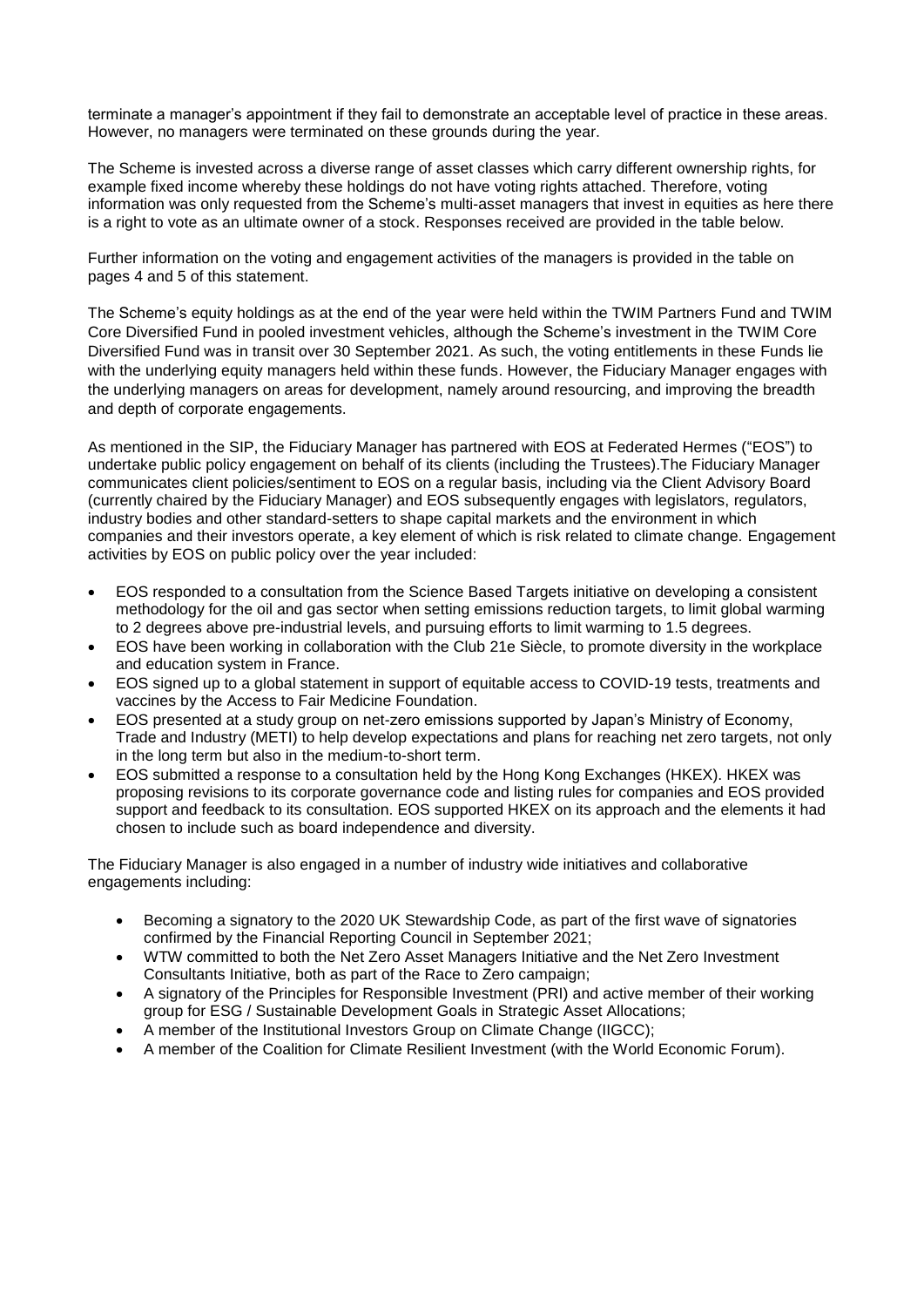| <b>Manager and</b><br>strategy                                                 | <b>Portfolio</b><br><b>structure</b>                                                                                                                                                                                                                                                                                                                                                                                                                                                                                                                                                                                                                                                                                                                                                                                                                                                                                                                                                                                                                                                                                                                                                                                                       | <b>Voting activity</b>                                                                                                                                                                                                                                                                                                                                                                                                                                                                                                                                                                                                                                        |
|--------------------------------------------------------------------------------|--------------------------------------------------------------------------------------------------------------------------------------------------------------------------------------------------------------------------------------------------------------------------------------------------------------------------------------------------------------------------------------------------------------------------------------------------------------------------------------------------------------------------------------------------------------------------------------------------------------------------------------------------------------------------------------------------------------------------------------------------------------------------------------------------------------------------------------------------------------------------------------------------------------------------------------------------------------------------------------------------------------------------------------------------------------------------------------------------------------------------------------------------------------------------------------------------------------------------------------------|---------------------------------------------------------------------------------------------------------------------------------------------------------------------------------------------------------------------------------------------------------------------------------------------------------------------------------------------------------------------------------------------------------------------------------------------------------------------------------------------------------------------------------------------------------------------------------------------------------------------------------------------------------------|
| <b>TWIM Core</b><br><b>Diversified Fund</b><br>(5.2% of assets<br>at year end) | Multi-Asset<br>Fund                                                                                                                                                                                                                                                                                                                                                                                                                                                                                                                                                                                                                                                                                                                                                                                                                                                                                                                                                                                                                                                                                                                                                                                                                        | Number of meetings at which the manager was eligible to vote: 3,706<br>Number of resolutions on which manager was eligible to vote: 44,960<br>Number of votes cast: 44,849<br>Percentage of eligible votes cast: 99.8%<br>Percentage of votes with management: 86.3%<br>Percentage of votes against management: 13.1%<br>Percentage of votes abstained from: 0.6%<br>Of the meetings the manager was eligible to attend, the percentage where the<br>manager voted at least once against management: 62.9%<br>Of the resolutions where the manager voted, the percentage where the manager voted<br>contrary to the recommendation of the proxy adviser: 3.1% |
| <b>TWIM Partners</b><br>Fund<br>(52.9% of<br>assets at year<br>end)            | Multi-Asset<br>Fund                                                                                                                                                                                                                                                                                                                                                                                                                                                                                                                                                                                                                                                                                                                                                                                                                                                                                                                                                                                                                                                                                                                                                                                                                        | Number of meetings at which the manager was eligible to vote: 493<br>Number of resolutions on which manager was eligible to vote: 5,959<br>Number of votes cast: 5,892<br>Percentage of eligible votes cast: 98.9%<br>Percentage of votes with management: 85.4%<br>Percentage of votes against management: 7.7%<br>Percentage of votes abstained from: 6.9%<br>Of the meetings the manager was eligible to attend, the percentage where the<br>manager voted at least once against management: 29.8%<br>Of the resolutions where the manager voted, the percentage where the manager voted<br>contrary to the recommendation of the proxy adviser: 8.7%      |
| Use of proxy<br>voting                                                         | As TWIM manages Fund of Funds, the voting rights for the holdings are the responsibility of the<br>underlying managers. We expect all of our underlying managers who hold equities over a reasonable<br>timeframe to vote all shares they hold.<br>In our global equity and listed real asset portfolios we work with EOS to provide voting<br>recommendations to enhance engagement and help achieve responsible ownership. EOS's voting<br>recommendations are informed by its extensive research and experience in stewardship as well as its<br>long-term engagement activities with companies. The underlying managers must provide an<br>explanation and note their rationale when they choose to vote differently to the recommendation. The<br>underlying managers in this portfolio use ISS's 'ProxyExchange' electronic voting platform to facilitate<br>voting.<br>Our China equity manager uses Glass Lewis service where they have created a bespoke policy. Our<br>emerging markets equity managers use ISS, Glass Lewis, SES and Broadridge Proxy Edge platforms<br>for information and to facilitate voting. Our long-short equity managers use ISS to provide corporate<br>research and to facilitate the voting process. |                                                                                                                                                                                                                                                                                                                                                                                                                                                                                                                                                                                                                                                               |